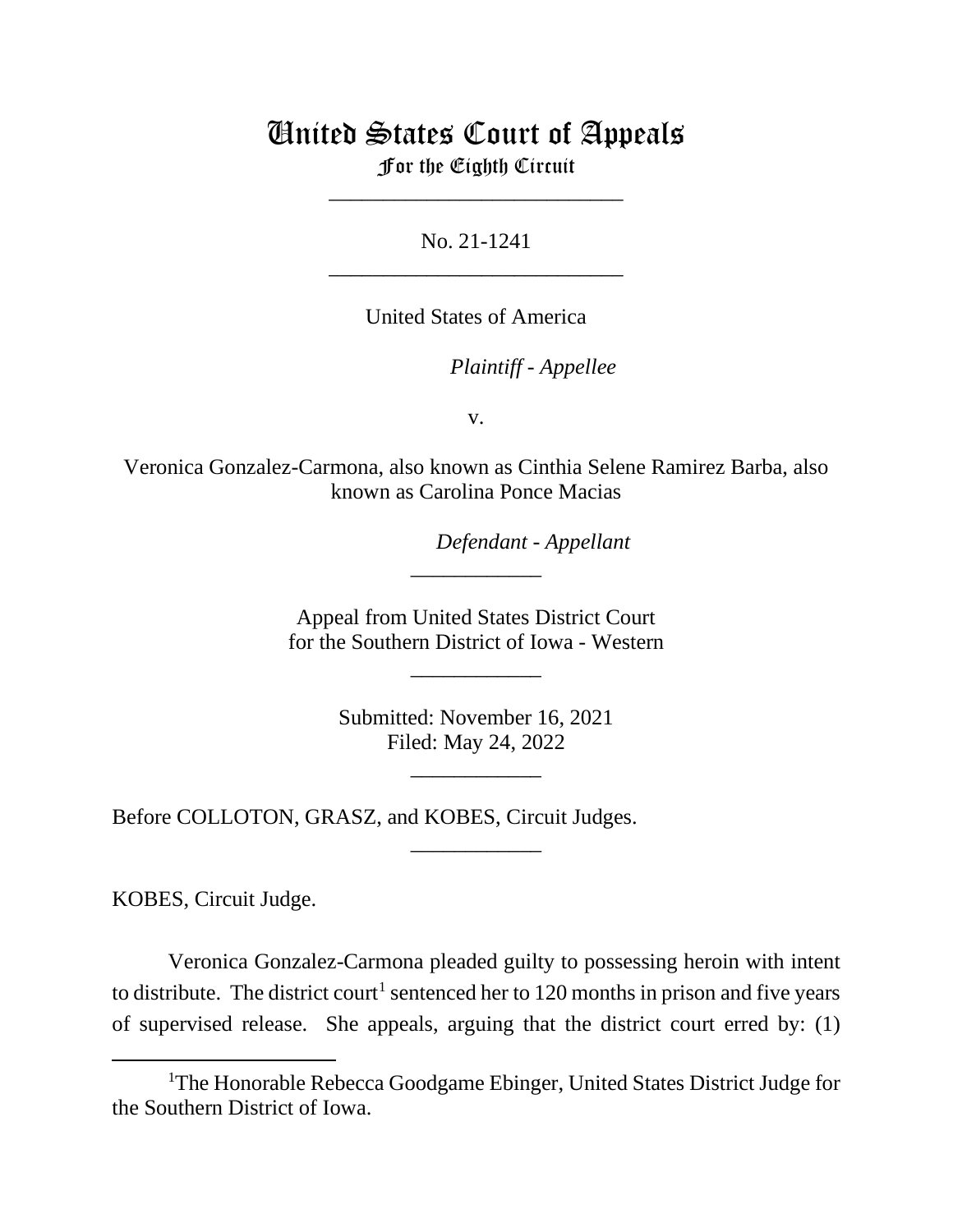denying her motion to suppress; (2) denying her request for safety valve relief; and (3) miscalculating her Guidelines range. We affirm.

I.

Gonzalez-Carmona was driving a rental car on I-80 in Iowa when Deputy Brian Miller pulled her over for going 60 in a 55 mph zone. When he approached the car, Miller smelled an "overwhelming" scent of candles. He asked for identification, and Gonzalez-Carmona gave him a California license<sup>[2](#page-1-0)</sup> and the rental car agreement. She apologized for speeding and explained that she and the passenger, Giovani Andres Jiminez, rented the car in Las Vegas a few days before. Miller, standing on the passenger side of the car, had trouble hearing Gonzalez-Carmona and asked her to get out and talk with him behind the car.

Gonzalez-Carmona told Miller that she and Jiminez, her boyfriend, were going to Iowa. When Miller told her they were already in Iowa, she said they were going to a restaurant in Iowa and then to Ohio. Miller asked her about the rental agreement, which stated the car was due back in Las Vegas the previous day. Gonzalez-Carmona explained that they got an extension. Miller then asked who rented the car. Gonzalez-Carmona did not immediately respond, but looked down at the rental agreement, appearing to search for a name before responding that Jiminez rented it.

Miller then returned to the car to speak with Jiminez, who told him that they were on their way to Des Moines to "look around" and then would return to Las Vegas. Miller asked if they planned on traveling to any other states, and Jiminez said no.

<span id="page-1-0"></span>Miller went back to his patrol car to issue a warning citation. Because Gonzalez-Carmona's license would not scan, he asked her for her current address.

<sup>2</sup> The license listed her name as Cinthia Selene Ramirez Barba.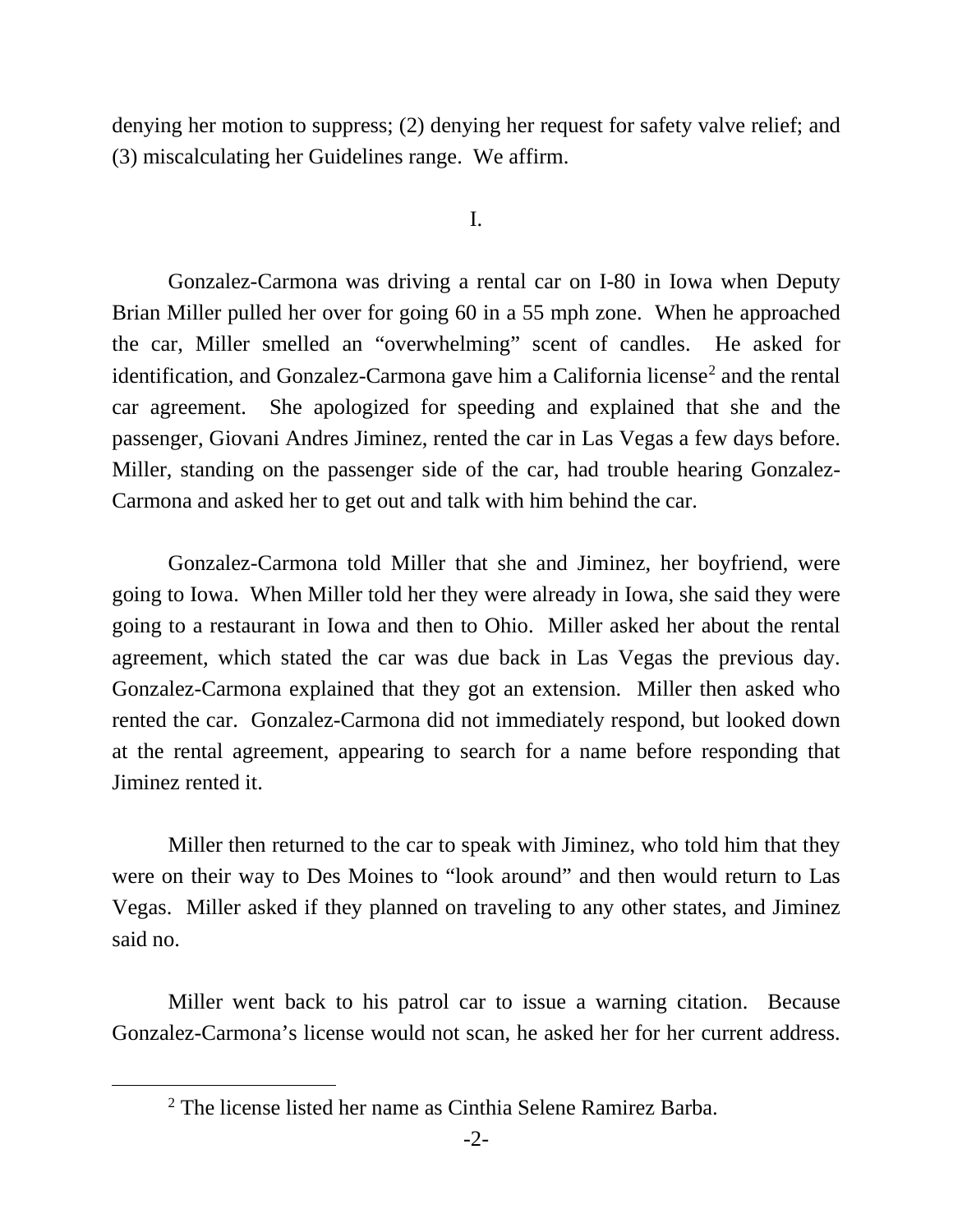She said that she moved from California to Las Vegas two months before, but she did not know her Las Vegas address. She could only describe it as near the Tropicana hotel. Miller asked if she had any mail with her current address, and she responded that she was still getting her mail in California.

Miller finished the citation manually and asked if Gonzalez-Carmona had any questions, and if there was anything illegal in the car. Both Gonzalez-Carmona and Jiminez said that there was not. Miller asked if he could search the car. He showed them a consent-to-search form in English and Spanish and asked if they had any questions. They verbally consented to the search but did not sign the form. Miller asked them to get out of the car and walk ahead, gesturing toward the shoulder. Gonzalez-Carmona started to drive the car where he gestured. Miller placed his hand on the car and told them to get out and walk. They both got out of the car and stood on the shoulder. In the trunk, Miller found three bundles of Firestarter logs with 28.4 pounds of heroin hidden inside. He arrested Gonzalez-Carmona and Jiminez.

Gonzalez-Carmona filed a motion to suppress the drugs, which the district court denied. She then conditionally pleaded guilty to possessing heroin with intent to distribute, preserving her right to appeal the denial of her suppression motion. After her plea, Gonzalez-Carmona gave a proffer interview to law enforcement officers to qualify for safety valve relief. During the interview, she told law enforcement how she became involved in drug trafficking, including who recruited her and the methods used to transport the drugs, as well as how she paid for living expenses since coming to the United States. But at sentencing, the district court found that she was not entirely truthful, specifically about the source of funds in her bank account, and denied the requested relief. It then found that because she was the point of contact with the drug source, she was not entitled to a mitigating role reduction. The court sentenced her to 120 months in prison followed by five years of supervised release. Gonzalez-Carmona appeals.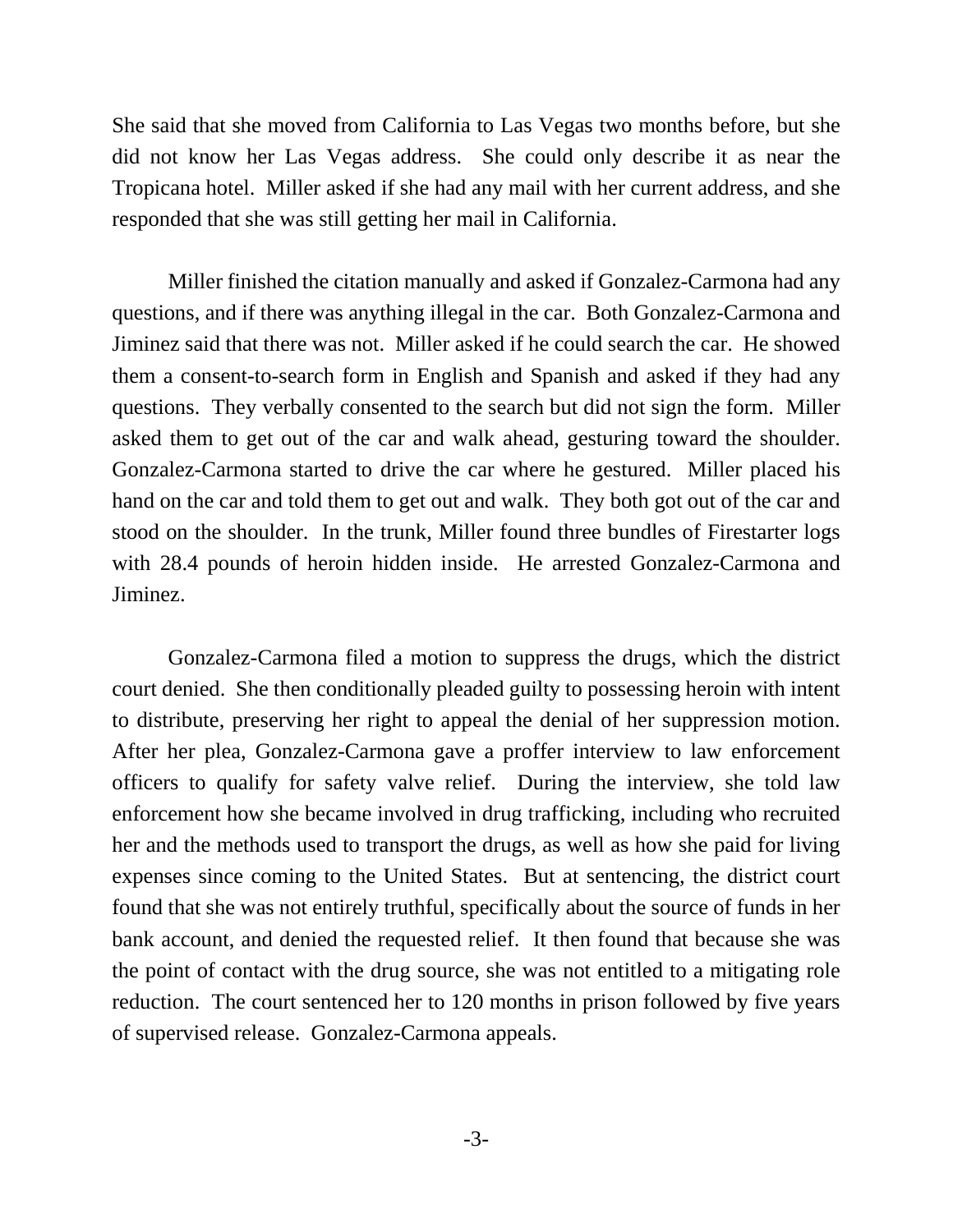"When reviewing the denial of a motion to suppress, we review the district court's factual findings for clear error and its legal conclusions de novo." *United States v. Simmermaker*, 998 F.3d 1008, 1009 (8th Cir. 2021) (citation omitted). Gonzalez-Carmona argues that Miller violated the Fourth Amendment by: (1) stopping her car; (2) asking her to exit; (3) extending the traffic stop; and (4) searching the car.

#### A.

The Fourth Amendment prohibits "unreasonable searches and seizures." U.S. Const. amend. IV. "A traffic stop constitutes a seizure under the Fourth Amendment and must be supported by either reasonable suspicion or probable cause." *United States v. Foster*, 15 F.4th 874, 877 (8th Cir. 2021) (citation omitted). But "any traffic violation, no matter how minor, is sufficient to provide an officer with probable cause." *Id.* (citation omitted).

 Miller testified that his radar showed Gonzalez-Carmona driving 60 in a 55 mph zone, and that she repeatedly apologized for speeding. Gonzalez-Carmona argues that the only evidence that she was speeding is Miller's "incredible and contradicted" testimony. But the district court found Miller's testimony credible, and that finding is "virtually unreviewable on appeal." *United States v. Holly*, 983 F.3d 361, 363 (8th Cir. 2020) (citation omitted). Crediting a witness's testimony "can almost never be a clear error unless there is extrinsic evidence that contradicts the witness's story or the story is so internally inconsistent or implausible on its face that a reasonable fact-finder would not credit it." *Id.* at 363–64 (citation omitted).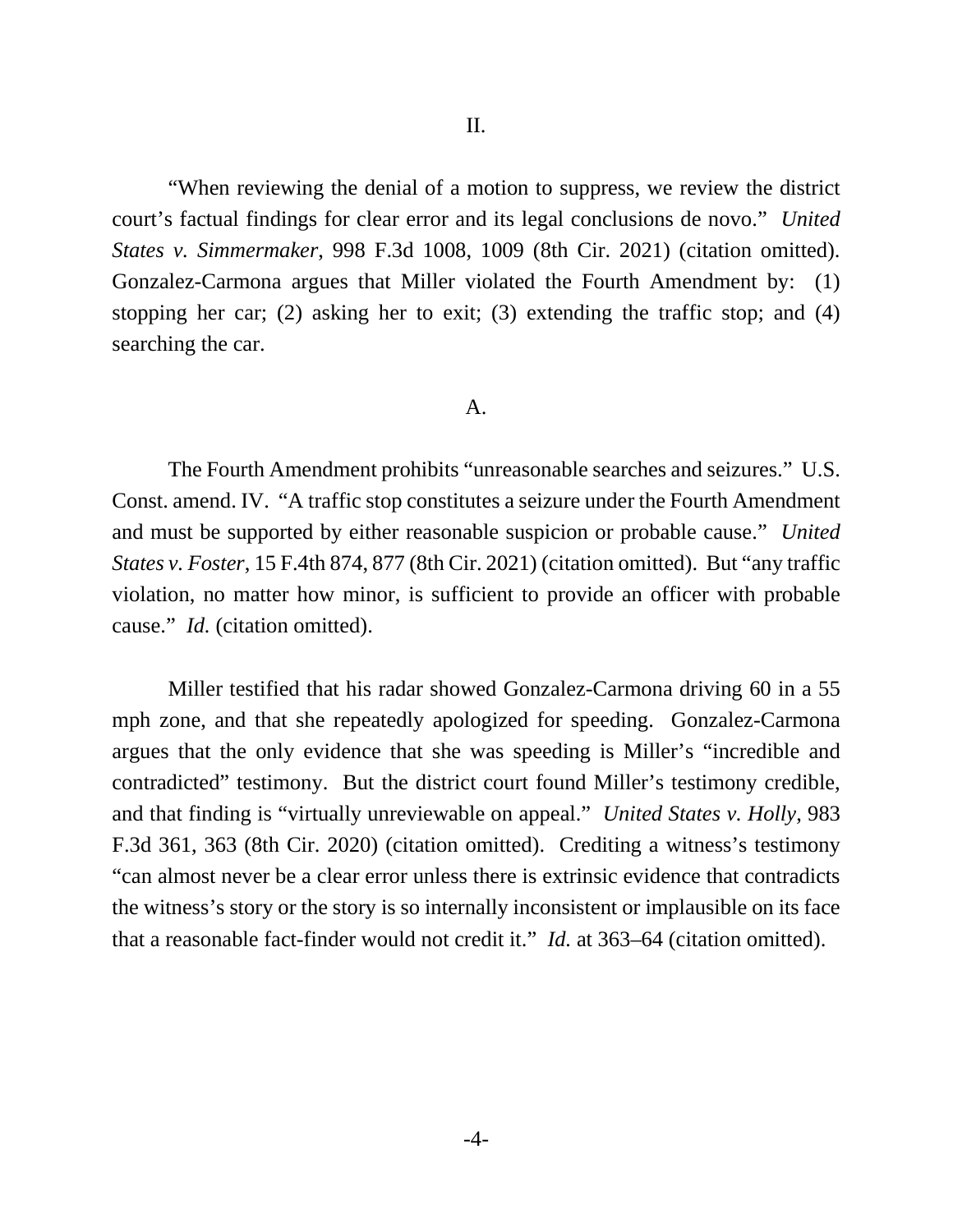Gonzalez-Carmona points to several alleged inconsistencies in Miller's testimony. But the statements she points to are not actually inconsistent.<sup>[3](#page-4-0)</sup> And even if they are, none rise to the level of clear error. As a whole, Miller's testimony is consistent and plausible. Because the district court's finding of credibility was not clear error, there was probable cause to stop Gonzalez-Carmona.

### B.

Gonzalez-Carmona also argues that Miller lacked the authority to ask her to get out of the car. That is wrong. During a lawful traffic stop, an officer may order the occupants to leave their car as a matter of course. *Pennsylvania v. Mimms*, 434 U.S. 106, 109–11 (1977) (per curiam); *United States v. Sanders*, 510 F.3d 788, 790 (8th Cir. 2007). Gonzalez-Carmona attempts to distinguish these cases by saying that Miller was not concerned for his safety. But an individualized finding of officer safety concerns is not required. *See Mimms*, 434 U.S. at 110–11 (holding that officer's practice of ordering occupants out of the car during all traffic stops was not a constitutional violation).

<span id="page-4-0"></span><sup>&</sup>lt;sup>3</sup>The alleged inconsistencies include: the traffic on the highway, whether there were guardrails near the stop, whether Gonzalez-Carmona knew why she was pulled over, and whether Miller acted in bad faith by not turning on his body camera. The district court specifically credited Miller's testimony about the presence of guardrails and found that Miller did not act in bad faith by not activating his body camera.

Miller did say that traffic was light when he first saw Gonzalez-Carmona's car, but later said that he could not hear her over traffic noises during the stop. These statements are not inconsistent, given that he followed her for two miles before pulling her over. And the fact that Gonzalez-Carmona understood the reason for the stop does not mean that Miller could not speak to her.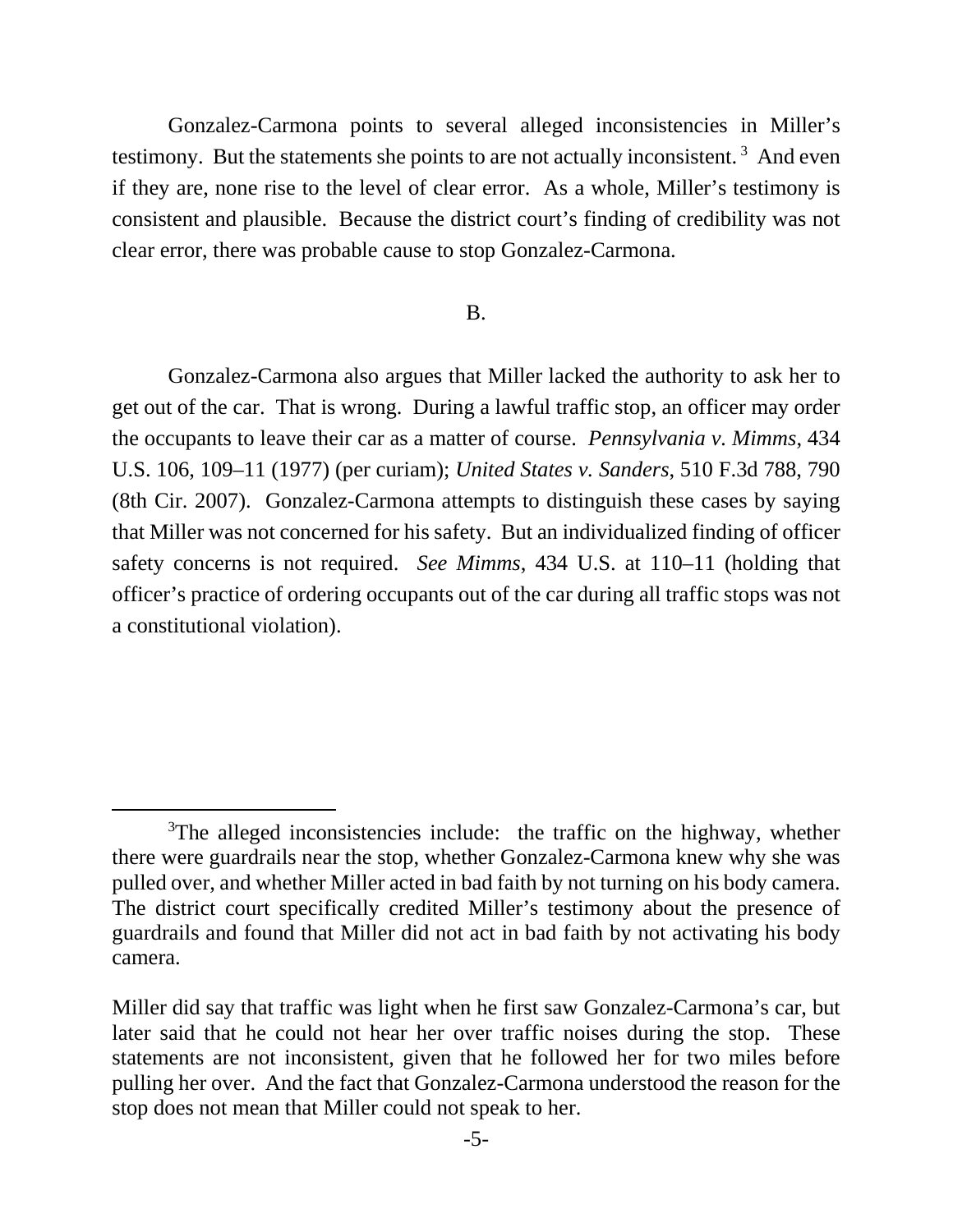Gonzalez-Carmona next challenges the extension of the traffic stop. A lawful traffic stop can become unconstitutional if it is unreasonably extended. *United States v. Callison*, 2 F.4th 1128, 1131 (8th Cir. 2021). "A seizure justified only by a police-observed traffic violation, therefore, becomes unlawful if it is prolonged beyond the time reasonably required to complete the mission of issuing a ticket for the violation." *Rodriguez v. United States*, 575 U.S. 348, 350–51 (2015) (quotation omitted) (cleaned up).

To lawfully extend a traffic stop, an officer must have reasonable suspicion of criminal activity. *Id.* at 355. Reasonable suspicion requires "specific and articulable facts which, taken together with rational inferences from those facts, amount to reasonable suspicion that further investigation is warranted." *United States v. Murillo-Salgado*, 854 F.3d 407, 415 (8th Cir. 2017) (quotation omitted). "An officer's suspicion of criminal activity may reasonably grow over the course of a traffic stop as the circumstances unfold and more suspicious facts are uncovered." *Id.* (citation omitted)*.* We consider the totality of circumstances to decide whether there was reasonable suspicion. *Id.*

When Miller first approached the car, he noted an "overwhelming" smell of candles. Based on his training, he suspected the candles were a masking agent to cover the smell of drugs. When he asked Gonzalez-Carmona and Jiminez about their travel plans, they gave different answers—Gonzalez-Carmona said they were going to a restaurant in Iowa before going to Ohio, while Jiminez said they were going to Des Moines to "look around" and then heading back to Las Vegas.

Gonzalez-Carmona's statements about her address also added to Miller's suspicion. Her California driver's license would not scan, so Miller asked for a current address, which she did not know. She only knew that she lived by the Tropicana hotel in Las Vegas. When Miller asked if she had any mail with her address, she said she was still receiving her mail in California. Miller also found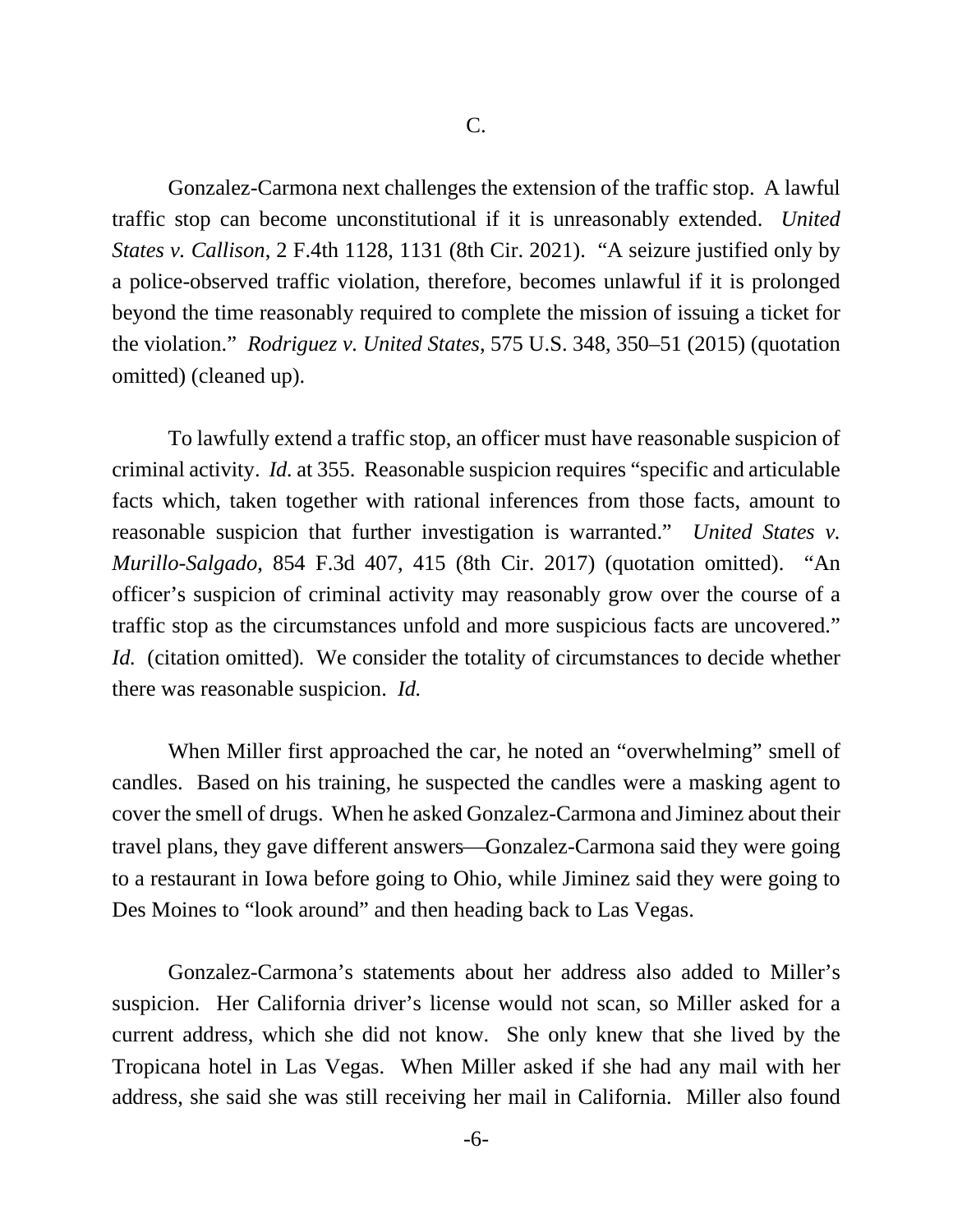Gonzalez-Carmona's answers about her relationship with Jiminez suspicious. She said Jiminez was her boyfriend, but when Miller asked who rented the car, Gonzalez-Carmona had to look at the rental agreement to come up with his full name. These facts, viewed through the lens of Miller's training and experience with detecting drug trafficking along this stretch of I-80, gave Miller reasonable suspicion to extend the stop.

### D.

Finally, Gonzalez-Carmona challenges the district court's finding that she and Jiminez voluntarily consented to the search of the car. "[W]e review a district court's finding of voluntary consent under a clear error standard." *United States v. LeBeau*, 867 F.3d 960, 970 (8th Cir. 2017) (citation omitted). "[T]he analysis turns on whether it was reasonable for the officer to believe that the suspect gave him permission to search the requested item." *United States v. Magallon*, 984 F.3d 1263, 1280 (8th Cir. 2021).

Miller testified that he went over the English and Spanish consent-to-search form with both of them and asked if they had any questions. Although they did not sign the form, he said that they verbally consented. Miller also testified that he asked them to step out of the car and walk ahead toward the shoulder of the road. Gonzalez-Carmona began driving the car toward where Miller gestured, so he put his hand on the car and told them they could just get out and walk. They followed his directions and moved farther away when asked. Given the district court's finding that Miller was a credible witness, and the lack of extrinsic evidence contradicting his testimony, the district court did not err in finding that Gonzalez-Carmona and Jiminez consented to the search.

Gonzalez-Carmona argues that even if she did consent, it was not voluntary. She relies primarily on the fact that Miller placed his hand on the car when she tried to drive away. We agree with the district court that this was the result of a slight miscommunication. It happened after Miller got verbal consent, and the video shows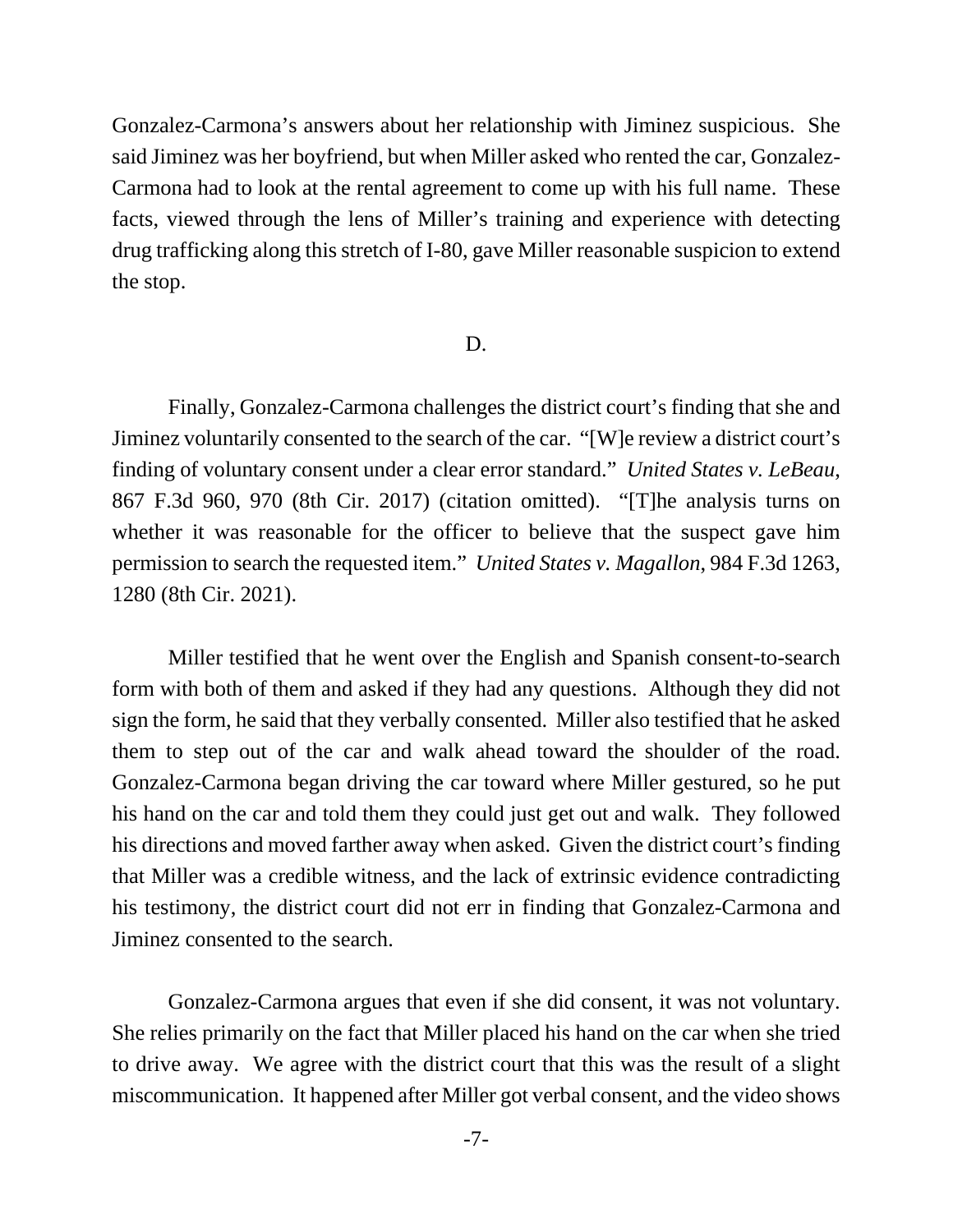that Gonzalez-Carmona started driving where Miller had gestured. When Miller told her to walk rather than drive, she quickly complied. Based on the totality of circumstances, the district court did not err in finding voluntary consent.

Because the district court properly found that Miller's actions did not violate the Fourth Amendment, we affirm the denial of the motion to suppress.

## III.

Gonzalez-Carmona also challenges the district court's denial of safety valve eligibility. Safety valve relief allows a judge to sentence less culpable drug offenders below the mandatory minimum term if certain conditions are met. *United States v. Hinojosa*, 728 F.3d 787, 790 (8th Cir. 2013). To qualify for safety valve relief, a defendant must prove the five requirements in 18 U.S.C. § 3553(f) by a preponderance of the evidence. *Id.* We review "a district court's findings regarding the completeness and truthfulness of information provided by a defendant and the ultimate denial of safety valve relief for clear error." *Id.* "The legal test is simply whether the record supports its safety valve findings." *United States v. Alvarado-Rivera*, 412 F.3d 942, 949 (8th Cir. 2005) (en banc).

The only requirement at issue is whether Gonzalez-Carmona "truthfully provided to the Government all information and evidence [she had] concerning the offense." 18 U.S.C. § 3553(f)(5). The district court found that there were "significant shortcomings" in the information Gonzalez-Carmona provided that could not be explained "by anything other than a lack of truthfulness and completeness." Specifically, the court discredited Gonzalez-Carmona's testimony about the source of the money in her bank account. The court found the Government's proffered testimony more credible, which suggested that the bank account activity was consistent with money laundering associated with drug trafficking.

Gonzalez-Carmona argues that the district court required her to give the Government *new* information, which goes beyond the requirement that she truthfully